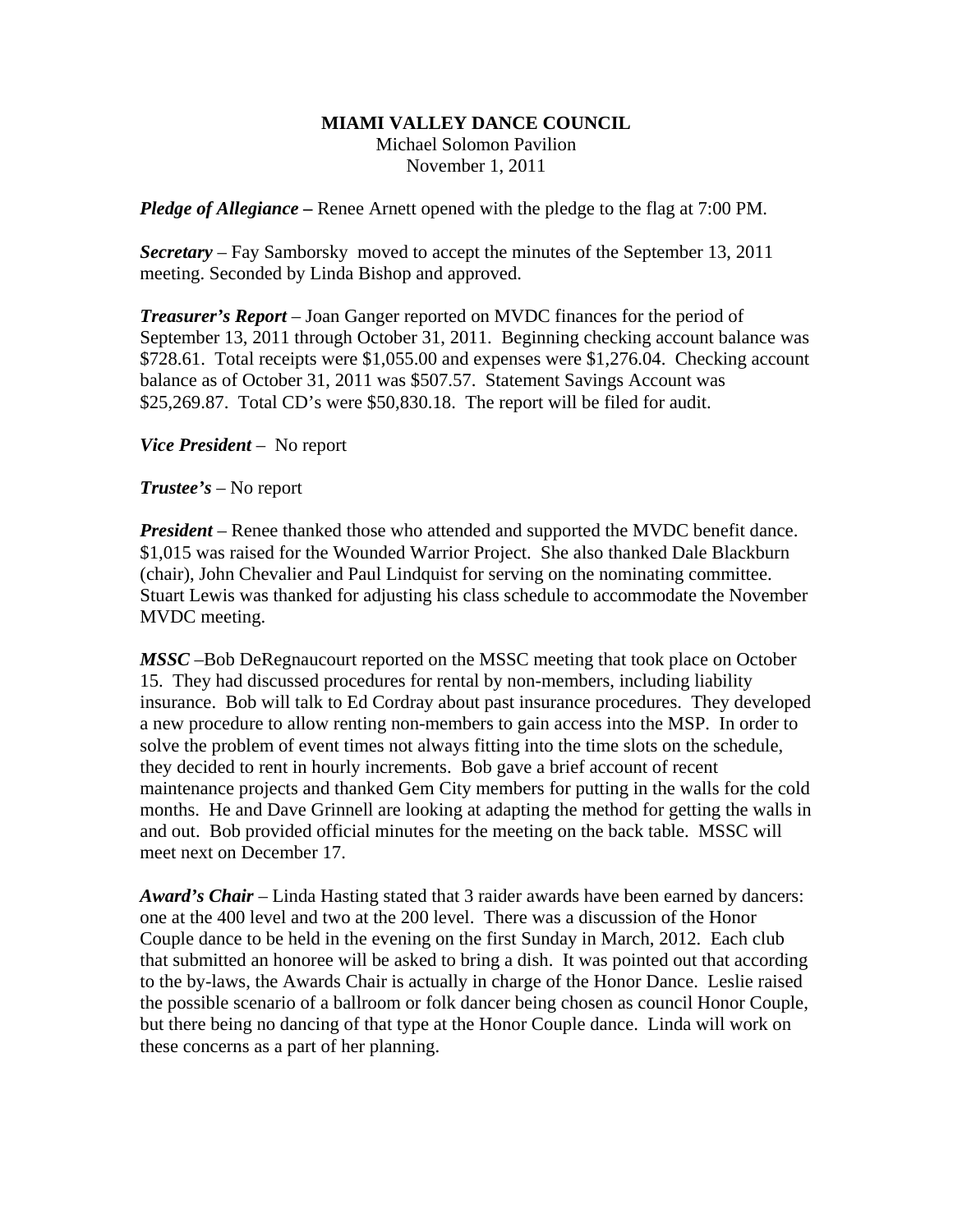*Historian* - Leslie updated reps on all of the scanning she has been doing and will soon have on the website. She has completed the first two years of the Miami Valley Dance News (1959-1960) and the first 15 years of Honor Roll dances. Please bring copies of minutes, fliers, newsletters and other club information to Leslie and leave them in the designated area on the back wall of MSP. You can also send her electronic files.

*Hotline* – Jean announced that foldouts for dances in January – June, 2012 were available for reps to take for their clubs. If clubs did not turn in their dance dates to her they are not included on the foldout. Dance information for the July – December foldout is due to her by March 15, 2012.

*Caller's Association* – Stuart Lewis reported that the Caller's Association will hold two dances in 2012; one in January and one in March. January will be a student level dance and the March dance, which will roast Gay Chevalier, will be for all dancers.

*State Corps* – Steve Hayden announced that the State Corps will be meeting on November 6. He informed everyone that he is now the council webmaster and takes care of the website dance calendar. He indicated that it would be possible for clubs to edit their own pages by using Google calendar. Contact him for further information. Please send him your 2012 club schedule which will help in planning for the region, as well as keep fellow dancers informed.

*Newsletter* – No report. Have news to Donna within the next two weeks.

## *Unfinished Business* - none

*New Business*- Dale Blackburn, chair of the nominating committee, read the slate of nominations for MVDC officers for 2012. President- Steve Stoehr, Vice President- Dale Blackburn, Treasurer- Joan Ganger, Secretary- Kyle Rieker, Trustee- Kathy Divens, Trustee- Dan McDonough. Nominations for each of the above positions were requested from the floor. Results were:

No nominations from the floor for President. Leslie moved to close nominations for President. Linda Bishop seconded. All in favor. None opposed.

No nominations from the floor for Vice President. BobDeRegnaucourt moved to close nominations for Vice President. Steve Hayden seconded. All in favor. None opposed. .

No nominations from the floor for Treasurer. Steve Hayden moved to close nominations for Treasurer. Mary Mantia seconded. All in favor. None opposed.

No nominations from the floor for Secretary. Bob Jackson moved to close nominations for Secretary. Jean Aills seconded. All in favor. None opposed.

No nominations from the floor for Trustee. Steve Hayden moved to close nominations for Trustee. Leslie Hyll seconded. All in favor. None opposed.